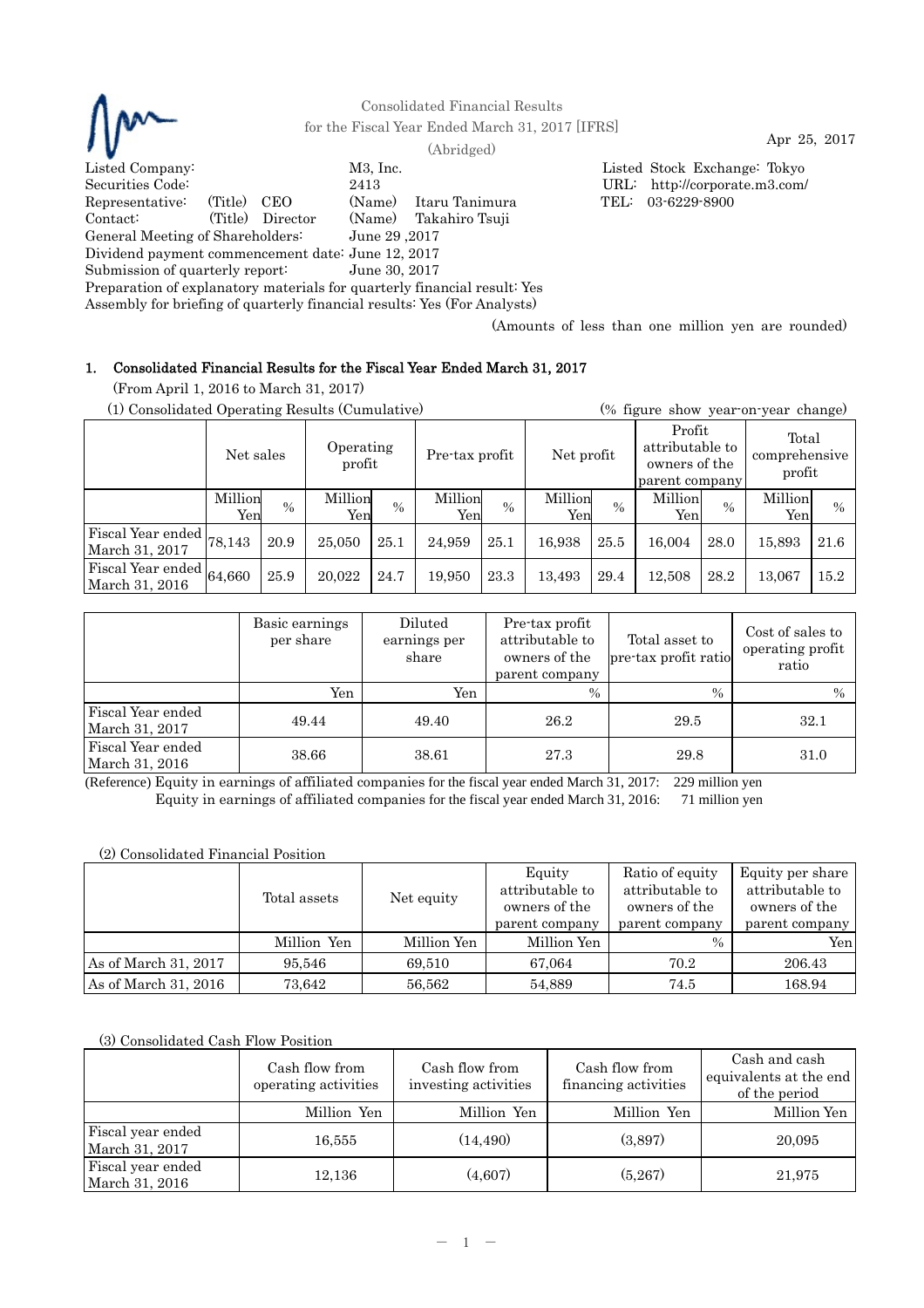# 2. Dividends

|                                                    |                          |                           | Annual per share         |                    |       |                               |                                            | Dividend                                                                                    |
|----------------------------------------------------|--------------------------|---------------------------|--------------------------|--------------------|-------|-------------------------------|--------------------------------------------|---------------------------------------------------------------------------------------------|
|                                                    | First<br>quarter<br>-end | Second<br>quarter<br>-end | Third<br>quarter<br>-end | Fiscal<br>year-end | Total | Dividend<br>Payout<br>(Total) | Dividend<br>payout ratio<br>(Consolidated) | payout ratio<br>attributable to<br>the owners of<br>the parent<br>company<br>(Consolidated) |
|                                                    | Yen                      | Yen                       | Yen                      | Yen                | Yen   | Million<br>Yen                | $\frac{0}{0}$                              | $\%$                                                                                        |
| Fiscal year ended<br>March 31, 2016                |                          | 0.00                      |                          | 9.00               | 9.00  | 2,913                         | 23.3                                       | 5.8                                                                                         |
| Fiscal year ended<br>March 31, 2017                |                          | 0.00                      |                          | 10.00              | 10.00 | 3,238                         | 20.2                                       | 5.3                                                                                         |
| Fiscal year<br>ending March 31,<br>2018 (Forecast) |                          | 0.00                      |                          |                    |       |                               |                                            |                                                                                             |

(Note) 1 Dividend forecast for the fiscal year ending March 31, 2018 is currently undetermined.

It is to be determined after consideration of capital needs and condition of cash flow hereafter.

# 3. Forecast for the Consolidated Fiscal Year Ending March 31, 2018

|                          | $\mu$ one speak is $\mu$ of $\mu$ and $\mu$ and $\mu$ |      |                  |               |                |               |                |               |                                                         |               |                                   |
|--------------------------|-------------------------------------------------------|------|------------------|---------------|----------------|---------------|----------------|---------------|---------------------------------------------------------|---------------|-----------------------------------|
|                          | Net sales                                             |      | Operating profit |               | Pre-tax profit |               | Net profit     |               | Earnings attributable<br>to the owners of the<br>parent |               | Basic<br>earnings<br>per<br>share |
|                          | Million<br>Yen                                        | $\%$ | Million<br>Yen   | $\frac{0}{0}$ | Million<br>Yen | $\frac{0}{0}$ | Million<br>Yen | $\frac{0}{0}$ | Million<br>Yen                                          | $\frac{0}{0}$ | Yen                               |
| Second<br>Quarter<br>End | 40,000                                                | 14.7 | 12.500           | 12.6          | 12.500         | 15.5          | 8,400          | 17.5          | 7.700                                                   | 17.1          | 23.79                             |
| Annual                   | 90,000                                                | 15.2 | 29,000           | 15.8          | 29,000         | 16.2          | 19,500         | $15.1\,$      | 18,500                                                  | 15.6          | 57.15                             |

(from April 1, 2017 to March31, 2018)

(Note) "Basic earnings per share" forecast has been calculated using 323,701,536 shares, which is the average number of shares outstanding during the fiscal year ended March 31, 2017.

# ※ Notes

(1) Changes in significant subsidiaries during the period (changes in specific subsidiaries accompanying changes in scope of consolidation): Yes

3 new subsidiaries: AXIO Medical Holdings Limits, VIDAL Holding France S.A.S., Vidal Holding Germany GmbH

(2) Changes in accounting policies and accounting estimates:

- (i) Changes in accounting policies required by IFRS: None
- (ii) Changes in accounting policies other than item (i) above: None
- (iii) Changes in accounting estimates: None

(3) Number of shares issued (common stock)

| (i) Number of shares outstanding at the end of the period (including treasury stock) |             |        |  |  |  |  |  |
|--------------------------------------------------------------------------------------|-------------|--------|--|--|--|--|--|
| As of March 31, 2017                                                                 | 323,790,100 | shares |  |  |  |  |  |
| As of March 31, 2016                                                                 | 323,646,000 | shares |  |  |  |  |  |
| (ii) Number of treasury stock at the end of the period                               |             |        |  |  |  |  |  |
| As of March 31, 2017                                                                 | 32,400      | shares |  |  |  |  |  |
| As of March 31, 2016                                                                 | 32,400      | shares |  |  |  |  |  |
| (iii) Average number of shares during the period (cumulative)                        |             |        |  |  |  |  |  |
| As of March 31, 2017                                                                 | 323,701,536 | shares |  |  |  |  |  |
| As of March 31, 2016                                                                 | 323,574,075 | shares |  |  |  |  |  |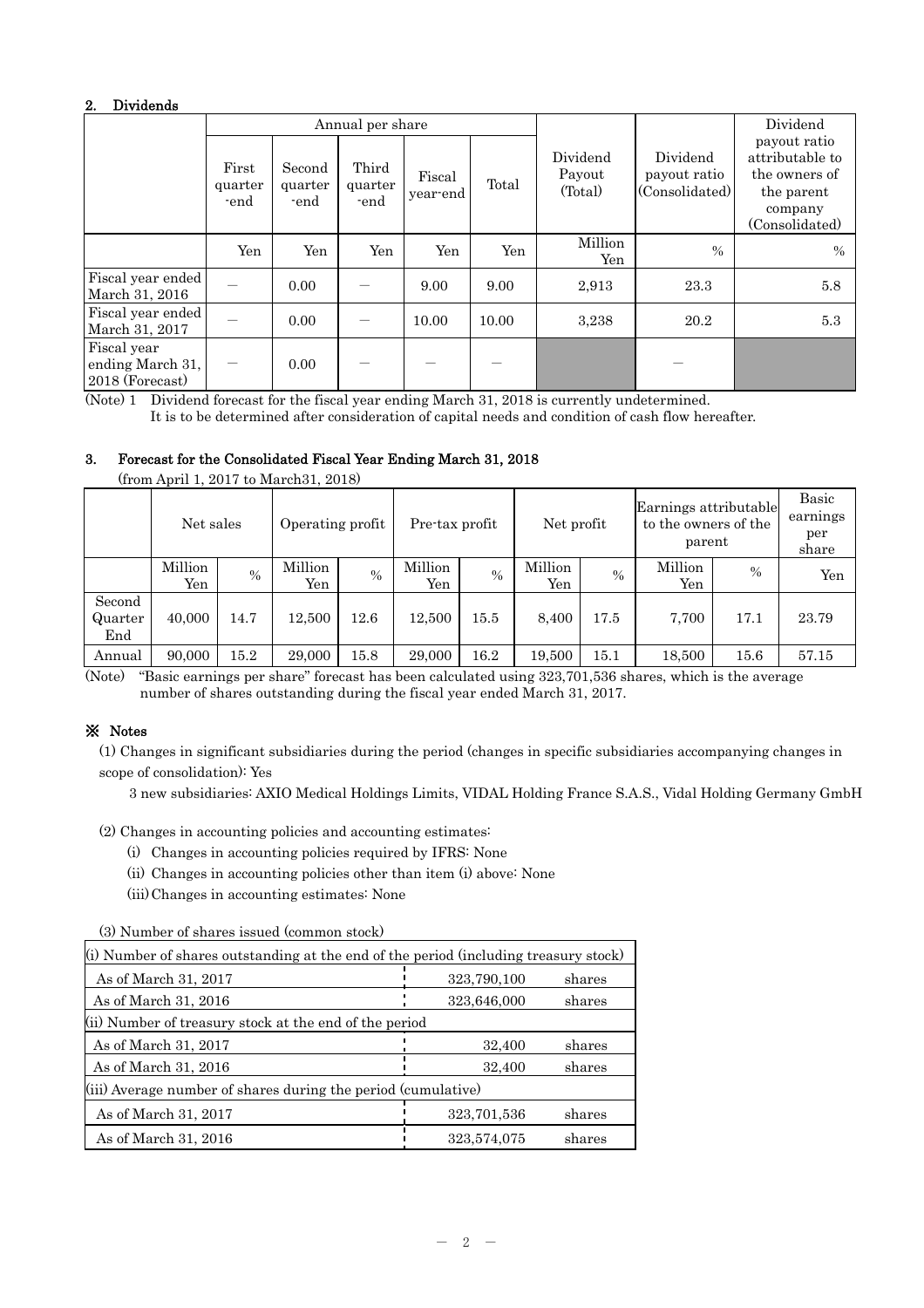# Individual Financial Results for the Fiscal Year Ended March 31, 2017

(From April 1, 2016 to March 31, 2017)

| (1)                                    | Unconsolidated Operating Results<br>(% shows year on year comparisons) |      |                  |               |                 |               |                |      |                       |                                  |
|----------------------------------------|------------------------------------------------------------------------|------|------------------|---------------|-----------------|---------------|----------------|------|-----------------------|----------------------------------|
|                                        | Net sales                                                              |      | Operating profit |               | Ordinary profit |               | Net profit     |      | Earnings<br>per share | Diluted<br>earnings<br>per share |
|                                        | Million<br>Yen                                                         | $\%$ | Million<br>Yen   | $\frac{0}{0}$ | Million<br>Yen  | $\frac{0}{0}$ | Million<br>Yen | $\%$ | Yen                   | Yen                              |
| Fiscal year<br>ended March<br>31, 2017 | 21,441                                                                 | 12.5 | 12,400           | 12.6          | 13,833          | 15.7          | 9,682          | 17.8 | 29.91                 | 29.88                            |
| Fiscal year<br>ended March<br>31, 2016 | 19,060                                                                 | 7.5  | 11,017           | 9.2           | 11,951          | 3.9           | 8,217          | 9.8  | 25.40                 | 25.37                            |

# (2) Unconsolidated Financial Condition

|                      | Total assets | Net equity  | Capital to asset ratio   Net asset per share |        |  |
|----------------------|--------------|-------------|----------------------------------------------|--------|--|
|                      | Million Yen  | Million Yen | $\frac{0}{0}$                                | Yen    |  |
| As of March 31, 2017 | 73.415       | 51.291      | 69.6                                         | 157.71 |  |
| As of March 31, 2016 | 61.676       | 44.607      | 72.0                                         | 137.16 |  |

(Reference) Shareholder's equity for the fiscal year ended March 31, 2017: 51,061 million yen Shareholder's equity for the fiscal year ended March 31, 2016: 44,388 million yen

※ Indication regarding implementation status of the quarterly review procedures

This quarterly financial report is outside the scope of the review procedures for quarterly financial statements under the Financial Instruments and Exchange Act. At the time of disclosure of this quarterly financial report, review procedures for the Quarterly Consolidated Financial Statements are in progress.

※ Explanation of proper use of financial results forecasts, and other special matters

(1) Caution regarding statements concerning the future

The forward-looking statements herein are based on information available to the Company and on certain assumptions deemed to be reasonable at the date of publication of this document. They are not intended as the Company's commitment to achieve such forecasts, and actual results may differ significantly due to various factors.

# (2) Regarding voluntary reclassification based on IFRS

The Company has started voluntary reclassification based on IFRS as of the first quarter of the fiscal year ending March 31, 2015. Previous consolidated cumulative second quarter results and previous consolidated cumulative full year results have been reclassified based on IFRS.

(3) Explanatory materials for quarterly financial result

Explanatory materials for quarterly financial result will be posted on our website on Tuesday, April 25, 2017.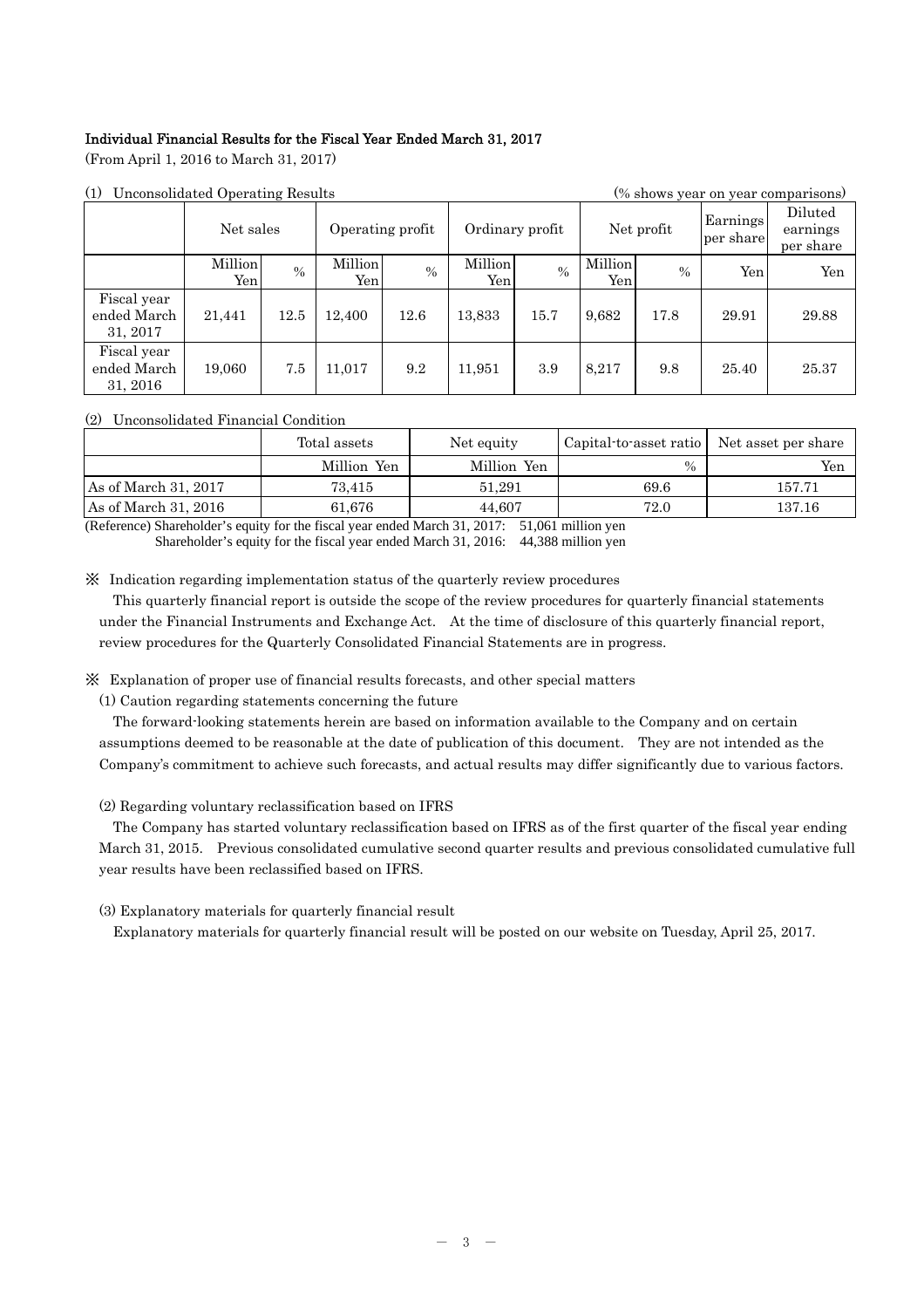# Qualitative Information on Results

## (1) Explanation of consolidated operating results

In Japan, various services are provided for the 250,000+ physician members via the "m3.com" website designed for medical professionals.

Marketing support for pharmaceutical companies ("MR-kun family") includes a selection of services catering to various agendas and purposes, such as the basic "Affiliates" service, "MR-kun" service which allows member physicians to receive continuous and frequent information, "One Point eDetail" service which provides a more direct and targeted approach to member physicians, and "Web Conference" service which allows member physicians to participate in online conferences, all via the m3.com platform.

Clinical trial related services centered around "Mr. Finder" which excavates institutions and patient participants for clinical studies, are provided by Mebix Inc. which provides large-scale clinical study services, MIC Medical Corp and MEDISCIENCE Planning Inc. which assists in clinical trial operations, and by e-SMO Inc. and Neues, Co, Ltd. which provides administrative and operations support across the entire clinical trial process as SMOs.

Platform linked services such as market research services that panel member physicians, "QOL-kun" which provides marketing support for corporations desiring to advertise daily life services to doctors, "AskDoctors" (http://www.AskDoctors.jp/) website which connects public users with member physicians for answers to general health questions, and "Private Practice Management" (m3.com Kaigyo/Keiei) services which support the establishment and management of clinics, are all being expanded.

Services at M3 Career, Inc. ("M3 Career" below) which provides job search and placement services for physicians and pharmacists, C.M.S Co.Ltd ("C.M.S" below) which supports development and sales of electronic medical record systems, and M3 Marketing, Inc ("M3 Marketing" below) which develops and provides next generation MRs which we have named as "Medical Marketers," TECOM, Inc. ("TECOM" below) which provides preparatory examination services for national certifications for medical welfare practitioners, and healthcare related advertising services by agency companies Reno Medical Inc., INFRONT Inc. and INSIGHT-I Inc, are all being developed.

As for business overseas, the U.S. portal website, "MDLinx" designed for healthcare professionals, continues to expand services that incorporate the physician membership base for pharmaceutical companies, as well as expand its career services for physicians. The portal now provides access to over 600,000 physician members, in part boosted by business partnerships. The U.K. portal website, "Doctors.net.uk," with roughly 200,000 physician members, is also expanding services for pharmaceutical companies. The China portal website is now approaching two million physician members, and continue to expand at a healthy pace. We launched a joint venture in India in August 2016, and have completed the consolidation of Vidal Group in November 2016, which operates pharmaceutical information database businesses in France, Germany, and Spain.

Additionally, membership and panel participation at websites operated by M3 group starting with Japan, U.S., U.K., China, and Korea, now totals over 4 million physicians, enabling provision of marketing research services that span across a global panel.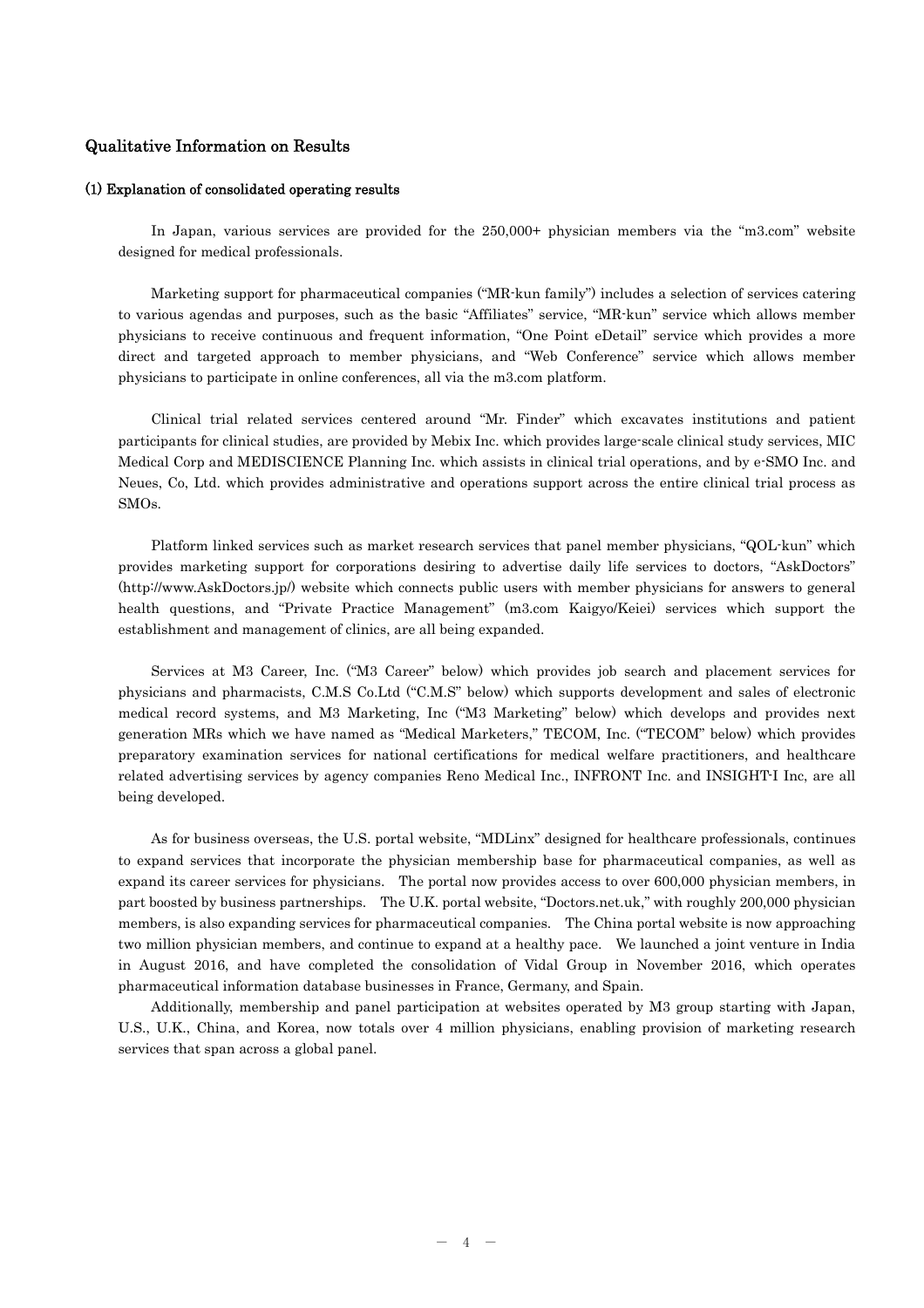# Consolidated results for the fiscal year (cumulative) (Unit: Million Yen)

|                  | <u>UULLUVAAMUUVU AUDMAVD AUA VAAV AADUUL JUUL (UMALIMAUVATU)</u>                        |                                                                                        |           |                        |
|------------------|-----------------------------------------------------------------------------------------|----------------------------------------------------------------------------------------|-----------|------------------------|
|                  | Fiscal year ended<br>March 31, 2016<br>$(April 1, 2015$ to<br>Mar 31, 2016, cumulative) | Fiscal year ended<br>March 31, 2017<br>$(April 1, 2016$ to<br>Mar 31, 2017, cumulative |           | Fiscal year comparison |
| Net sales        | 64,660                                                                                  | 78,143                                                                                 | $+13,483$ | $+20.9%$               |
| Operating Profit | 20.022                                                                                  | 25,050                                                                                 | $+5,028$  | $+25.1%$               |
| Pre-Tax Profit   | 19.950                                                                                  | 24.959                                                                                 | $+5,009$  | $+25.1%$               |
| Net Profit       | 13.493                                                                                  | 16,938                                                                                 | $+3,446$  | $+25.5%$               |

(Segment results) (Unit: Million yen)

|                               |                                         | Fiscal year ended<br>March 31, 2016<br>(April 1, 2015 to<br>Mar 31, 2016,<br>cumulative) | Fiscal year ended<br>Mar 31, 2017<br>(April 1, 2016 to<br>Mar 31, 2017,<br>cumulative) | Annual<br>comparison |           |
|-------------------------------|-----------------------------------------|------------------------------------------------------------------------------------------|----------------------------------------------------------------------------------------|----------------------|-----------|
| Medical                       | Segment Net Sales                       | 25,234                                                                                   | 30,790                                                                                 | $+5,556$             | $+22.0%$  |
| Portal                        | Segment Profit                          | 14,844                                                                                   | 16,709                                                                                 | $+1,865$             | $+12.6%$  |
| Evidence                      | Segment Net Sales                       | 19,992                                                                                   | 22,313                                                                                 | $+2,321$             | $+11.6%$  |
| Solution                      | Segment Profit                          | 3,908                                                                                    | 5,307                                                                                  | $+1,399$             | $+35.8%$  |
|                               | Segment Net Sales                       | 13,810                                                                                   | 16,338                                                                                 | $+2,528$             | $+18.3%$  |
| Overseas                      | Segment Profit                          | 1,614                                                                                    | 1,582                                                                                  | $-32$                | $-2.0%$   |
| Clinical                      | Segment Net Sales                       | 2,902                                                                                    | 2,823                                                                                  | $-79$                | $-2.7%$   |
| Platform                      | Segment Profit                          | 239                                                                                      | 216                                                                                    | $-23$                | $-9.5%$   |
| Sales                         | Segment Net Sales                       | 1,283                                                                                    | 1,466                                                                                  | $+183$               | $+14.2%$  |
| Platform                      | Segment Profit                          | (5)                                                                                      | 105                                                                                    | $+110$               |           |
|                               | Segment Net Sales                       | 2,574                                                                                    | 5,845                                                                                  | $+3,271$             | $+127.1%$ |
| Others                        | Segment Profit                          | 532                                                                                      | 1,416                                                                                  | $+884$               | $+166.3%$ |
|                               | Segment Net Sales                       | (1, 134)                                                                                 | (1, 431)                                                                               |                      |           |
| Adjustment                    | Segment Profit                          | (1,113)                                                                                  | (285)                                                                                  |                      |           |
| with mergers and acquisitions | Profit from re-evaluation in accordance | 3                                                                                        |                                                                                        | $-3$                 |           |
|                               | Net Sales                               | 64,660                                                                                   | 78,143                                                                                 | $+13,483$            | $+20.9%$  |
| Total                         | Operating Profit                        | 20,022                                                                                   | 25,050                                                                                 | $+5,028$             | $+25.1%$  |

## 1) Medical Portal

Marketing support sector targeting healthcare related companies produced sales of 15,207 million yen, higher by 19.0% year on year. Strong sales for "MR-kun family" services centered on "MR-kun" were driven by broader demand from pharmaceutical companies, posting an increase of 19% year on year.

Marketing research sector sales were 2,914 million yen, higher by 13.5% year on year. Improvements in sales structure expanded direct sales to pharmaceutical companies.

Others sector produced sales of 12,668 million yen, higher by 28.2% year on year, led by M3 Career's job placement services for physicians.

The above results totaled 30,790 million yen, higher by 22.0% year on year, in sales for the Medical Portal segment.

 COGS and SG&A amounted to 14,199 million yen, higher by 32.0% year on year, largely due to increases in personnel expenses across the entire M3 group to accommodate business growth. One time fees totaling 42 million yen related to the consolidation of Anestation Co., Ltd. were incurred.

Furthermore, a temporary increase in profits had occurred during the previous corresponding period due to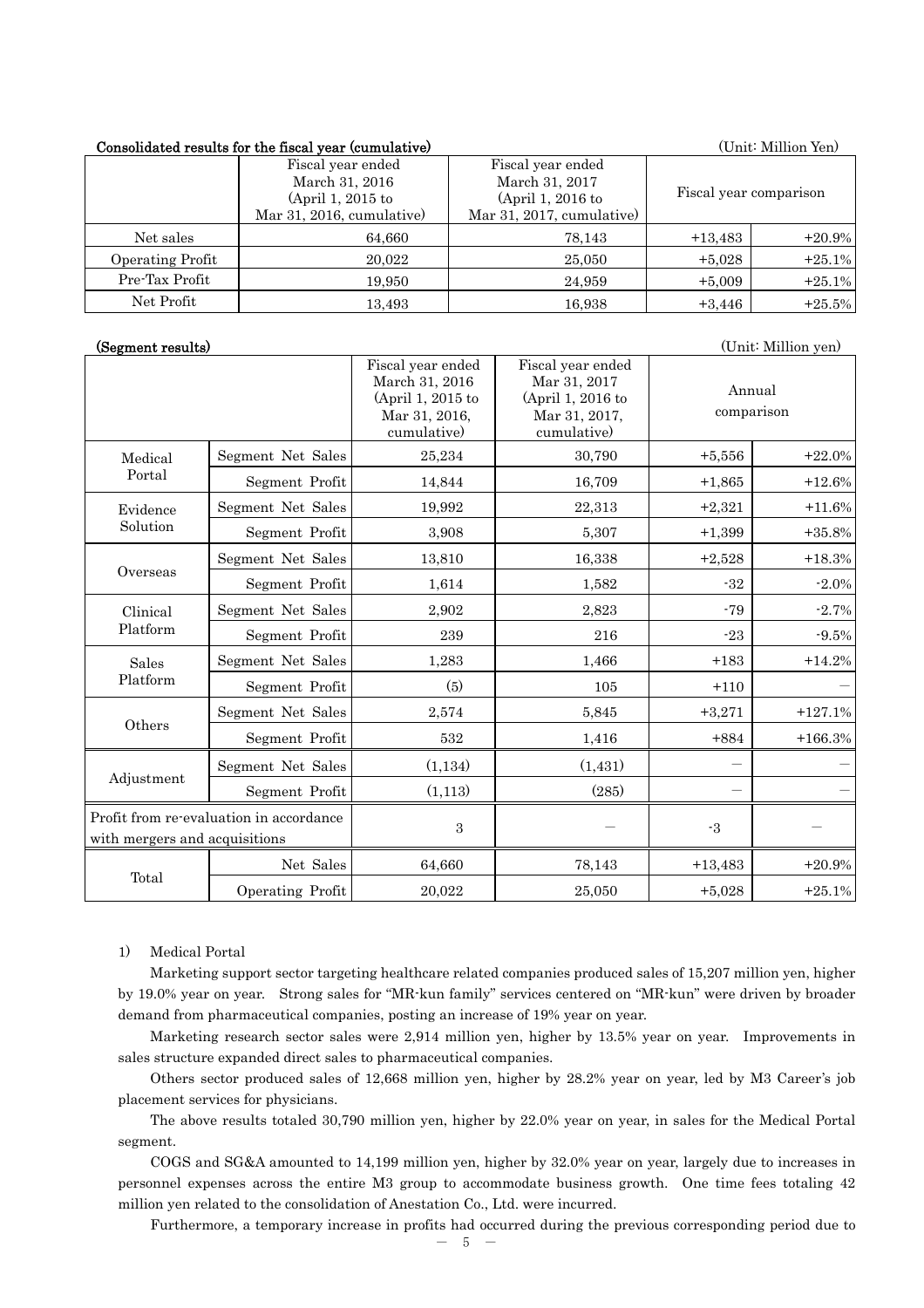items such as the one-time amortization of 77 million yen in negative good will from the consolidation of Nouvelle Place Inc.

 Combining the above results, the Medical Portal segment produced profits of 16,709 million yen, higher by 12.6% year on year.

## 2) Evidence Solution

Healthy progress in clinical trial projects and expansion of group subsidiaries resulted in sales amounting to 22,313 million yen, higher by 11.6% year on year. Clinical trial projects progressed healthily, with absorption of costs related to aggressive upfront investment in headcount corresponding to the accumulation of project backlog (segment total reaching roughly 29 billion yen) producing segment profits of 5,307 million yen, higher by 35.8% year on year.

## 3) Overseas

In the U.S. and U.K., expansions in both marketing research services for pharmaceutical firms and career services for physicians absorbed negative foreign exchange impact (2,113 million yen) to produce total sales of 13,267 million yen, higher by 6.7% year on year. Adding contribution from countries such as France and China, the entire Overseas segment sales amounted to 16,338 million yen, higher by 18.3% year on year. Although segment profit excluding M&A fees had positive growth on a local currency basis, impact from MA& fees and upfront investment in staff for China, nad negative foreign exchange impact (199 million yen) resulted in total segment profit of 1,582 million yen, lower by 2.0 % year on year. One time fees related to the joint venture launch in India and the consolidation process of Vidal Group totaling 266 million yen were incurred.

## 4) Clinical Platform

Sales at C.M.S remained in line with previous year at 2,823 million yen, lower by 2.7% year on year. Absorbing costs from increased hiring in anticipation of future demand along with development investments, segment profit totaled 216 million yen, lower by 9.5% year on year.

## 5) Sales Platform

M3 Marketing operations expanded at a healthy pace. Improvement in the operating ratio of Medical Marketers and higher unit prices resulted in segment sales of 1,466 million yen, higher by 14.2 % year on year, and segment profit of 105 million yen, an improvement of 110 million yen year on year.

## 6) Others

Healthy progress of all businesses and the consolidation of Tecom in August 2016 increased sales to total 5,845 million yen, higher by 127.1% year on year. Absorbing upfront investments in new businesses, profits totaled 1,416 million yen for the segment, higher by 166.3% year on year.

Combining the above segments, results for the entire group for the fiscal year ended March 31, 2017, amounted to sales of 78,143 million yen, higher by 20.9% year on year, and operating profit of 25,050 million yen, higher by 25.1% year on year. Pre-tax profit was 24,959 million yen, higher by 25.1% year on year, and net profit was 16,938 million yen, higher by 25.5% year on year.

## (2) Explanation of consolidated financial position

## (Condition of assets, liabilities, and net assets)

Total assets were 95,546 million yen, an increase of 21,904 million yen compared to the end of the previous fiscal year. Current assets totaled 41,812 million yen, a net increase of 2,943 million yen versus last fiscal year end due to an increase of 4,291 million yen in operating receivables and other receivables from factors such as operations expansion and addition of new subsidiaries, offset by a decrease in cash and cash equivalents of 1,879 million yen. Illiquid assets totaled 53,734 million yen, an increase of 18,961 million yen versus last fiscal year end, due to effects such as the increase in goodwill by 10,463 million yen and intangible assets by 8,964 million yen from the addition of new subsidiaries starting with Vidal Group.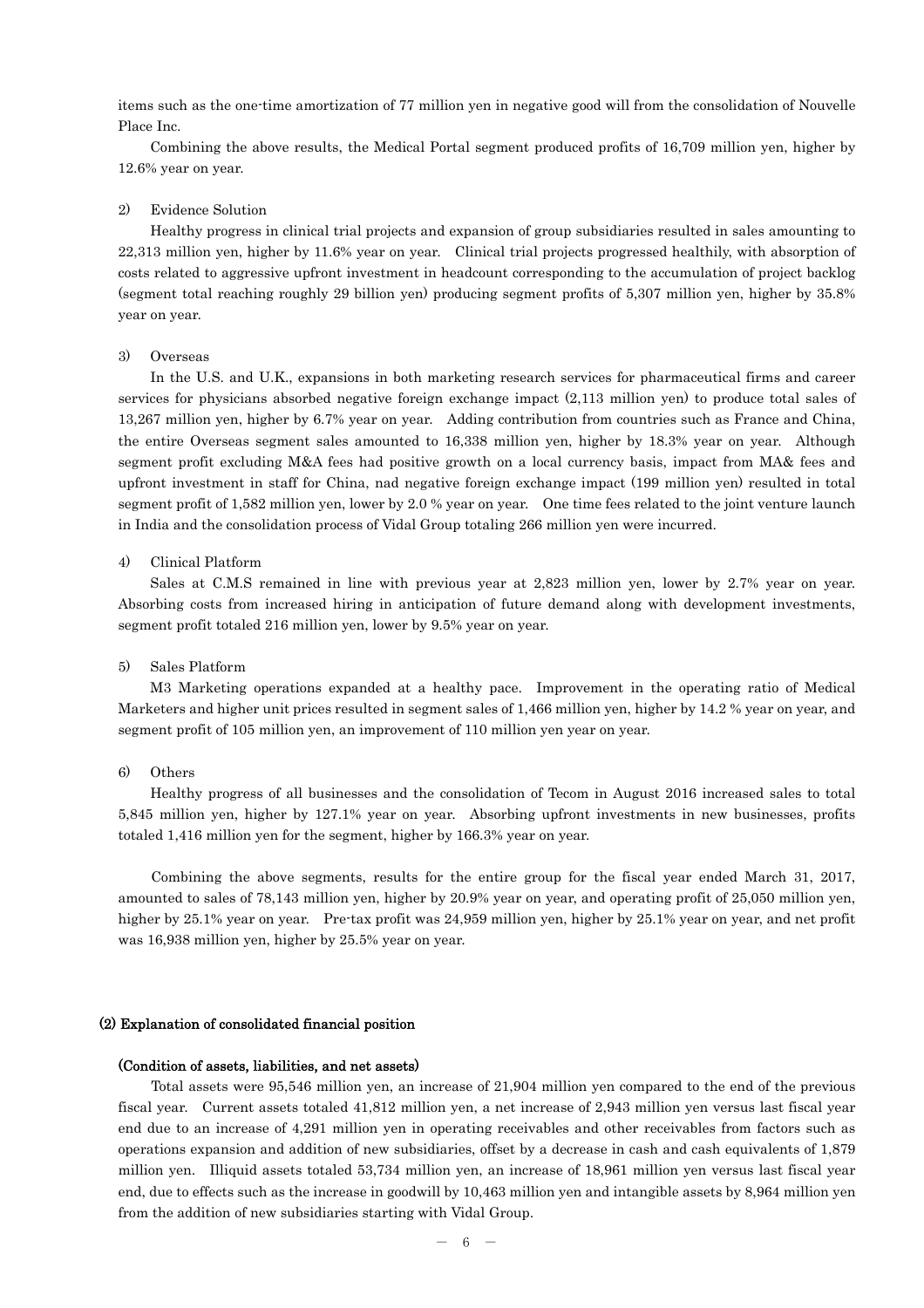Total liabilities increased by 8,957 million yen versus last fiscal year end to total 26,036 million yen. Current liabilities increased by 5,552 million yen versus previous fiscal year end to total 20,545 million yen due to effects such as the increase in operation payables and other payables of 4,976 million yen from an increase in newly consolidated subsidiaries such as the Vidal Group. Illiquid liabilities increased by 3,404 million yen versus previous fiscal year end to total 5,491 million yen due to effects such as the recognition of deferred tax liabilities of intangible assets arising from the consolidation of Vidal Group.

Total shareholder's equity increased by 12,947 million yen compared to the end of the previous fiscal year to total 69,510 million yen. Factors include items such as the appropriation of 16,004 million yen in profits attributable to the owners of the parent company, versus an increase of 13,042 million yen in retained earnings due to appropriation of 2,913million yen in dividends.

## (Condition of cashflows)

Cash and cash equivalents for the fiscal year ended March 31, 2017 decreased by 1,879 million yen versus last fiscal year end to total 20,095 million yen.

Cash flows from operating activities produced an inflow of 16,555 million yen, an increase of 4,418 million yen year on year. The major component of inflow was pre-tax profit of 24,959 million yen, and the major component of outflow was payment of corporate income tax of 6,906 million yen.

Cash flows from investment activities resulted in an increase in outflow of 9,883 million yen year on year, to total an outflow of 14,490 million yen. The major component of inflow was the 1,773 million yen from the sale of available-for-sales financial assets, while the major component of outflow was the 14,447 million yen from the acquisition of shares of subsidiaries such as the Vidal Group which accompanies changes in scope of consolidation.

Cash flows from financing activities resulted in a decrease in outflow of 1,371 million yen year on year, to total an outflow of 3,897 million yen. The major component was dividend payments of 2,911 million yen paid to the owners of the parent company.

#### (3) Forward-looking statements and consolidated results forecast

We anticipate increases in sales and profits for the group for the fiscal year ending March 31, 2018.

1) Medical Portal segment

The marketing support business targeting healthcare related companies is expected to continuously expand its services surrounding "MR-kun family."

The marketing research business is expected to remain steady within the backdrop of demand mainly from pharmaceutical companies.

In other businesses, growth is expected in various services, led by M3 Career and "Mr. Finder," along with contribution from subsidiaries that were newly consolidated the over the 2016 fiscal year.

Expenditures resulting from aggressive headcount increases geared for further growth is expected, however, no structural changes in costs relating to existing services should occur.

As a combined result of the above, we expect the Medical Portal segment to see increased sales and profits.

## 2) Evidence Solution segment

For the Evidence Solution segment, we expect healthy operations at each subsidiary to increase sales and profits for the segment.

## 3) Overseas segment

Within the Overseas segment, we expect services such as marketing support, marketing research, and physician career placement services within in the U.S., U.K., and China to individually expand, along with contribution to consolidated results from Vidal Group which was consolidated in November 2016, resulting in increased sales and profits.

4) Clinical Platform segment

We expect performance at C.M.S to remain steady.

# 5) Sales Platform segment

We expect expansion of the M3 Marketing business to increase sales and profits.

 $- 7 -$